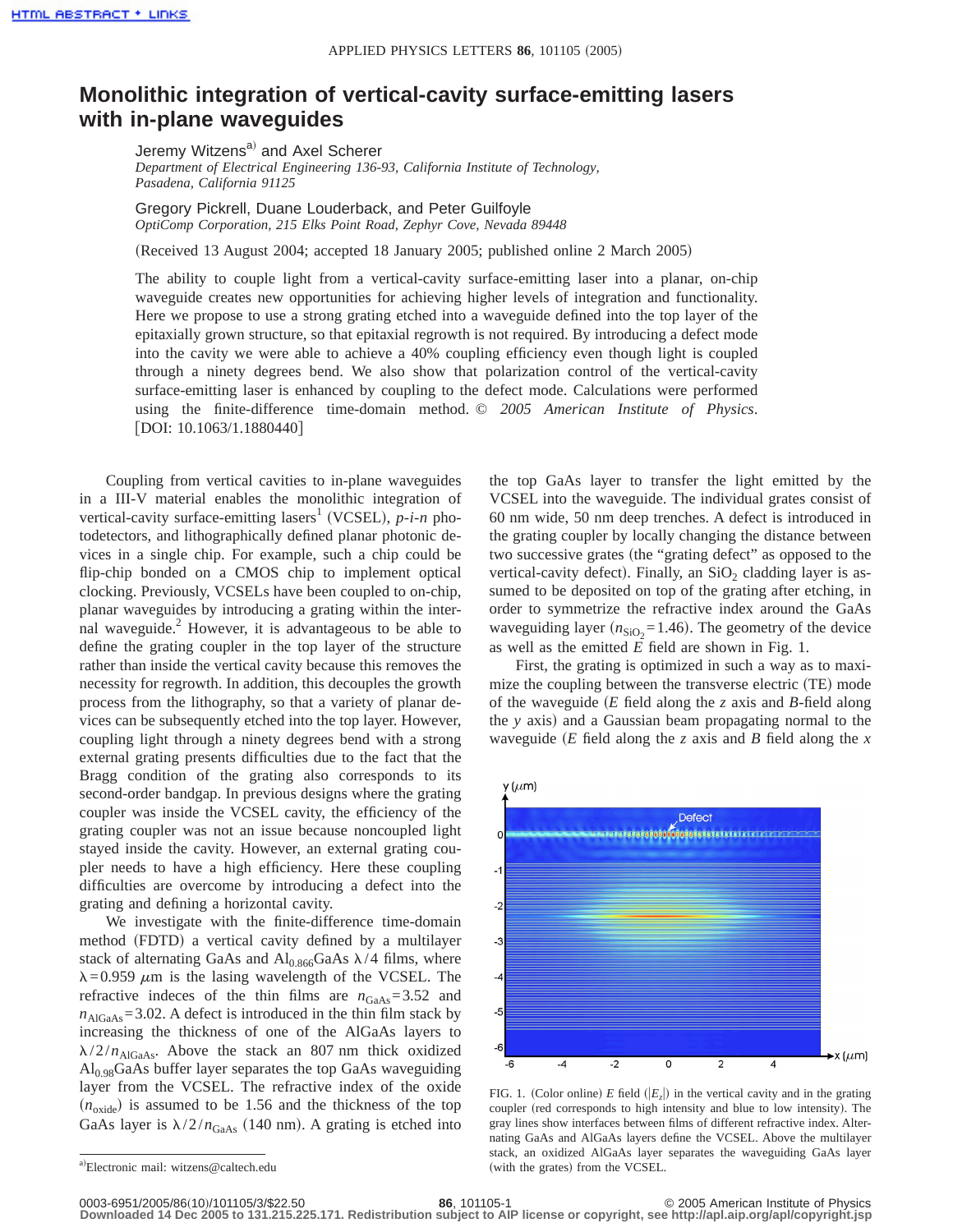axis). The axes are defined in Fig. 1. Then the coupling between the grating defect and the vertical cavity is investigated. One of the limitations of the grating coupler is that it only couples TE polarized light, thus it is necessary to control the polarization of the VCSEL. The thickness of the AlGaAs oxide buffer layer determines the feedback from the grating defect into the vertical cavity. This feedback is used to enhance the quality factor  $(Q)$  of the TE vertical-cavity mode. FDTD calculations are performed with a spatial resolution of 0.01  $\mu$ m and a time step of 0.005  $\mu$ m<sup>-1</sup> (in units of  $c_0$ =1, where  $c_0$  is the speed of light in vacuum).

First, we consider a defect-less, homogeneous grating, defined by etching trenches into the GaAs waveguiding layer. To outline the difficulties linked to the ninety degrees bend, it is convenient to consider the converse problem that consists in coupling from the waveguide into the vertical cavity. The Bragg condition to couple light out of the waveguide at a ninety degrees angle also corresponds to the second order bandgap of the grating, so that most of the power incoming from the waveguide is reflected back instead of coupled out. In this particular geometry, the effective index of the waveguide is  $n_{\text{WG}}=2.92$  and the grating period is  $\Lambda$ =0.336  $\mu$ m. In order to compensate for these reflections, a second mirror is needed to recycle them, i.e., we need a cavity in the waveguide plane. Thus we introduced a defect into the grating by increasing locally the distance between two successive grates. The number of grates on the right side of the defect is chosen to be very large  $(20 \text{ grades})$  so that almost no power is transmitted to that side of the cavity; the number of grates left of the defect are chosen so as to minimize reflections  $(9 \text{ grades})$ . In order to efficiently couple into a Gaussian field the displacement has to be carefully chosen. Indeed the fractions of the grating before and after the defect may scatter the field out of the waveguide with different phases. However, in order to couple into a single lobe Gaussian beam, the fields extracted on the two sides of the defect have to be in phase. Here we form a defect by increasing the separation by  $\lambda/4/n_{\text{WG}}$ , that corresponds to a defect mode with even *Ez*. Defects have been previously used in horizontal-cavity, surface emitting distributed feedback (DFB) lasers to obtain a single lobe far field radiation pattern.<sup>3</sup>

The definition of a defect inside the grating has the additional benefit of enhancing the overlap of the far field pattern of the grating with the VCSEL emission idealized as a Gaussian beam (Fig. 2). Indeed the field intensity has a naturally "humped" shape around the defect that has a bigger overlap with a Gaussian beam than the decaying exponential obtained with homogeneous gratings. Usually, the field overlap with a Gaussian is enhanced by varying the scattering strength of the grates throughout the grating. $4$  However, we found this to be impractical in the case of a 90 degrees coupling angle. Due to the strong back-reflections induced by the grating, the field penetration into the grating is very short. In order to compensate for this, we chose the grates as weak as we estimated reasonable for standard fabrication techniques (60 nm wide with a very shallow etch), leaving no degree of freedom for additional tailoring. We calculated the overlap of the grating far-field pattern 4  $\mu$ m away from the waveguide with Gaussian beams of varying width (vectorial calculation) and found that the best overlap was with a Gaussian with a full width at half maximum (FWHM) of 3.1  $\mu$ m (93% overlap)



FIG. 2. Amplitude of  $E_z$ , inside the oxidized AlGaAs cladding layer 4  $\mu$ m below the stand-alone grating coupler (continuous line). The best Gaussian fit (FWHM=3.1  $\mu$ m) is also shown (dashed line).

Figure 3 shows the efficiency of the stand alone coupler over a range of wavelengths. By stand alone we mean that the coupler is not combined with the vertical cavity, but merely clad by  $SiO<sub>2</sub>$  on the patterned side and AlGaAs oxide on the other side. In such a configuration, we found that the extracted field had the same intensity and profile in the +*y* and −*y* directions, even though the structure is slightly asymmetric (this may be linked to the fact that the thickness of the waveguiding GaAs layer is chosen to be  $\lambda/2/n_{\text{GaAs}}$  and has a resonance in the *y* direction). In Fig. 3, we plotted the sum of the power extracted to +*y* and  $-y$ , or equivalently two times the power extracted towards −*y*. Due to the resonant nature of the coupling mechanism, the pass-band is quite small compared to nonresonant grating couplers, but it is still wider than the line width of a VCSEL. The coupling efficiency of the stand-alone grating coupler is 46% in each direction.

Next, we investigate the interaction between the grating defect and the VCSEL cavity. When the Gaussian beam is coupled from the oxidized AlGaAs layer into the waveguide, there is also a strong grating induced back-reflection  $(26%)$ .<sup>5</sup>



FIG. 3. Coupling efficiency (dots), back-reflection into the waveguide (circles) and transmission to the other side of the grating (squares) as a function of wavelength. This data corresponds to a stand-alone grating coupler. The plotted coupling efficiency is the sum of the coupling efficiency in the +*y* and in the −*y* directions.

**Downloaded 14 Dec 2005 to 131.215.225.171. Redistribution subject to AIP license or copyright, see http://apl.aip.org/apl/copyright.jsp**